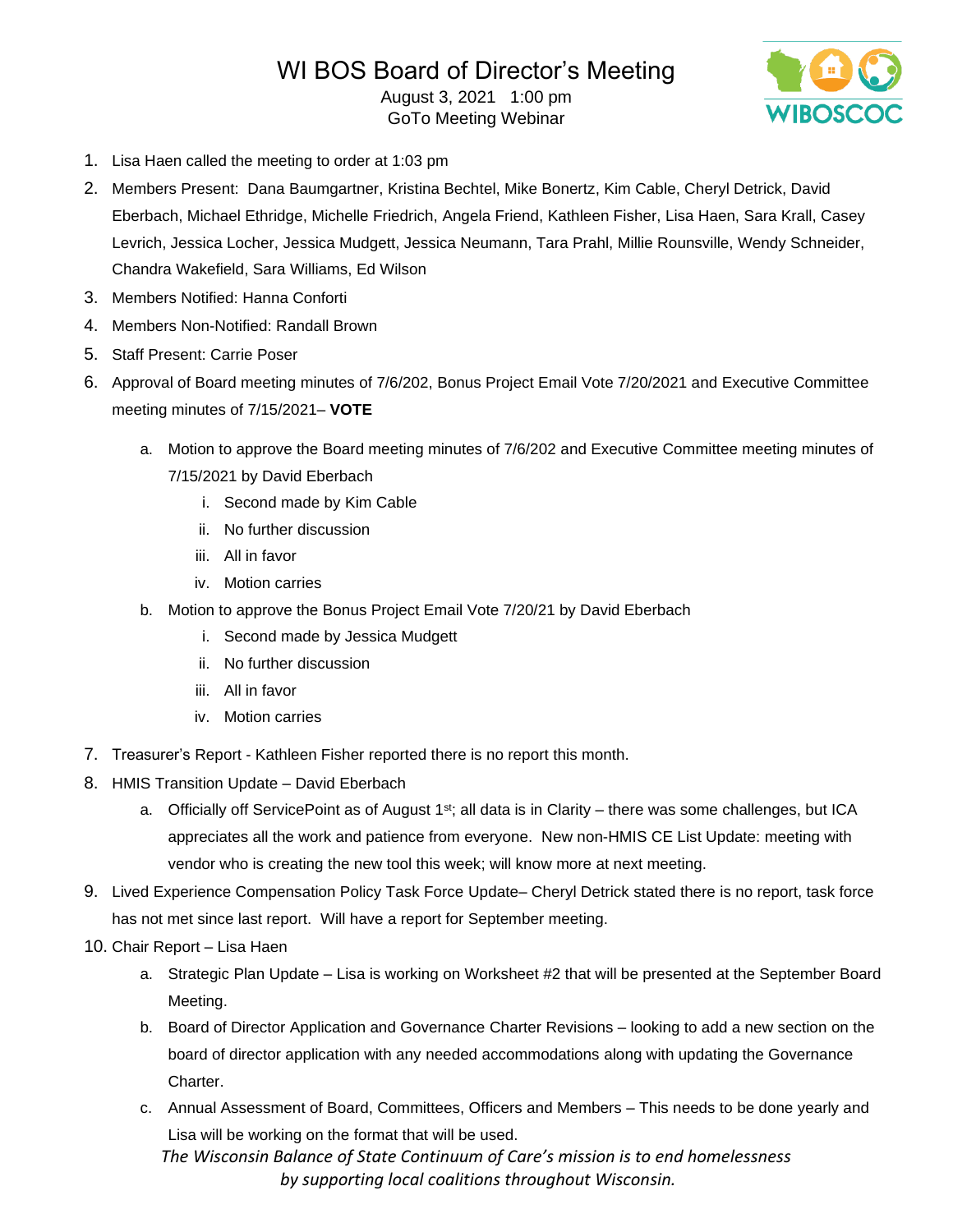- d. Received fiscal contracts from ICA will send out for board to look over and vote by email. Votes due August 12 by 5pm. David Eberbach said no changes were made.
- 11. Director Update Carrie Poser
	- Showed the Grant Progress Report.
	- DHS

DHS Homelessness Forum

On the 4th Monday of each month from 9:00 – 10:30 am, DHS is hosting a collaborative forum (Federal, State, local partners) to discuss and address issues of importance for those working with people who are homeless.

The recording for July's forum and slide deck can be found at: https://www.dhs.wisconsin.gov/preparedness/homelessness.htm

• Point-in-Time

Last week (7/28), service count goes until Friday, August 6th at 5:00pm. Deadline for data = August 20th; post-PIT survey deadline = Sept. 3rd Match links sent out to PIT leads

• Trainings

Shawn Smith Trainings – space available in last 2 cohorts of MI, want to make sure we are reaching out to county and city staff, schools, and other non-traditional community providers. It is open to anyone.

MI 8/13 & 8/20 , 8/25 & 9/1

• Board

Board match: online link now available for 2nd quarter. This is April – June 30th.

**Grants** 

Finishing up last reimbursement request for 20-21 SSO grant. I believe we spent it all and have all the match. Will confirm that Wednesday.

Working with Kathleen on setting up HAP for 21-22. We don't have a contract yet from DEHCR. Working on tech submission with HUD for the SSO CE DV grant & the DV RRH grant.

**Other** 

Participated in my 1st Transportation Advisory Council meeting - NEMT (non-emergency medical transportation). There is a lot going on there as they are transitioning to a new vendor; have a lot of relationship and trust issues to repair. If your agency has experience with NEMT services and would like your feedback considered, please let me know.

\*Transportation to get to/from medical appointments (a ride, bus tickets, money for gas). For people who are enrolled in BadgerCare Plus, WI Medicaid, SSI Medicaid, IRIS, and a few other specific programs. The current vendor is MTM.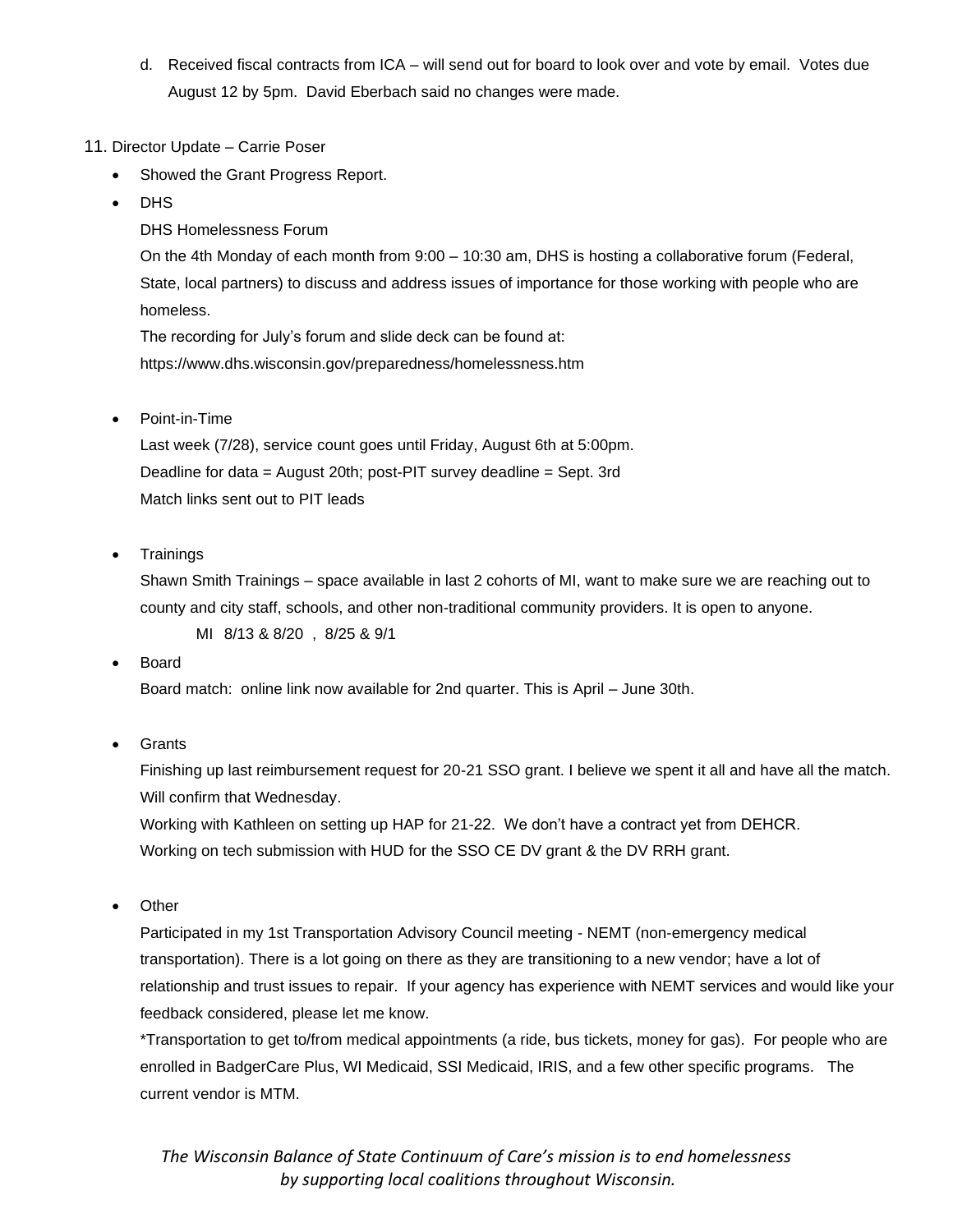WHEDA wants to partner on Fostering Youth to Independence Vouchers. This is all in the beginning stages; not sure what this means yet.

## **SSO-DV Grant**

End Domestic Abuse has decided not to continue as a sub-recipient with this grant (which ends 8/31). The 9/1/21 – 8/31/22 has already been renewed by HUD. To move forward, we can change sub-recipients (there is a process) to meet the objectives previously identified and promised in the original application.

My staff have discussed a variety of different options. The desire to continue to support SSO staff has been the #1 concern. Keeping this in mind & the original intent of the grant we are proposing:

- Offering all 21 coalitions an opportunity for additional funding (including east central and Jefferson who do not currently receive SSO funding)
- To enhance access, referral, and follow up for survivors of domestic violence
- $$5,238$  (ss) + 524 (a) = \$5,762
- If not all 21 coalitions accept the funding, then there would be more funding available for those that do.
- SSO would be asked to meet with DV agencies, sexual assault centers, and anti-trafficking organizations to establish collaborative relationships, constructive conversations, and identify barriers and concerns.

This would need to happen quickly - as the original grant ends 8/31.

### **Emergency Housing Vouchers Update**

As of today:

- Last board meeting: Signed & executed MOU with WHEDA (343) and Brown County PHA (35)
- New: signed & executed MOU with Kenosha (24) and Sauk (15)
- Portage returned their vouchers (15) will be going to WHEDA.
- Brown PHA has 35 vouchers available, 18 released referrals, 0 pending.
- Kenosha PHA has 24 vouchers available, 6 released referrals, 15 pending.
- Sauk PHA has 15 vouchers available, 0 released referrals, 1 pending.
- WHEDA PHA has more than 343 vouchers available, 24 released referrals, 22 pending.

Last week, the CE committee approved a revised order of priority. This means, for example, if you have a TBRA program that is for people that are category 1 or 4 homeless and used coordained entry for filling spots, clients can be eligible for EHV. To confirm eligibility of the program, please contact Ryan Graham at [ryan.graham@wibos.org.](mailto:ryan.graham@wibos.org)

WHEDA is considering sharing admin funds to SSOs – not a guarantee.

### **Youth Demonstration Grant**

The WI Balance of State submitted an application for the HUD Youth Homeless Demonstration Program (YHDP). Thank you to everyone who participated, submitted information and gathered letters of support. All coalitions, except Southwest and Lakeshore, were included in the initial application.

*The Wisconsin Balance of State Continuum of Care's mission is to end homelessness by supporting local coalitions throughout Wisconsin.*  $\circ$  County PWCA Letters of Support = 33 letters of support within the 19 local coalitions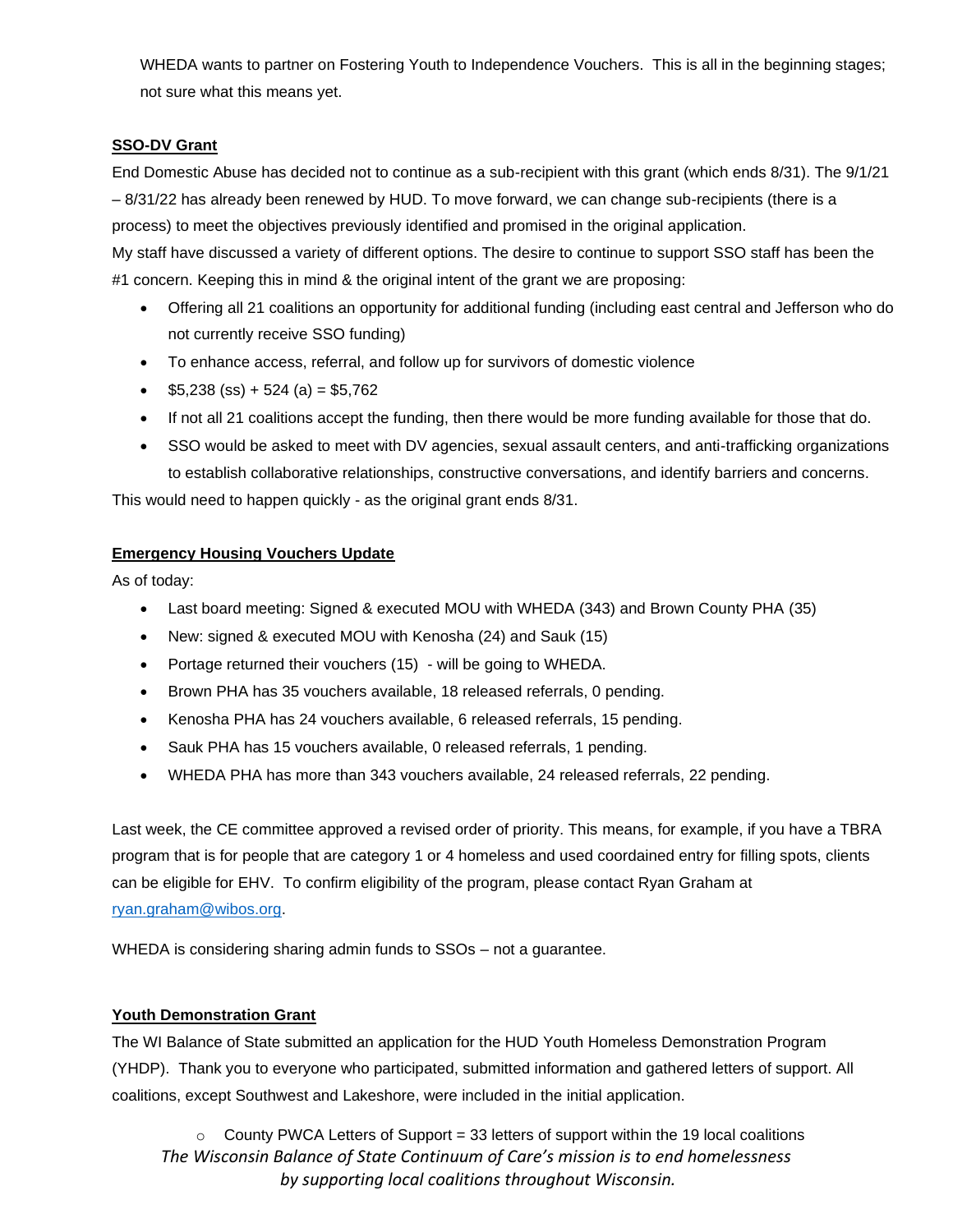- o 1 Tribal letter of support
- o WI DCF letter of support
- $\circ$  Youth = 30 youth identified in 8 coalitions

We will be discussion a few updates regarding this process at the BOS meeting on August 13<sup>th</sup>. We will also be hosting a Debriefing & Next Steps webinar. If you are interested in learning more how the application turned out, what was submitted, and what our next steps will be – please sign up! We are excited to maintain the momentum and create some structural change to our youth action group structure and expand our collaborative efforts with some new partners.

## **YHDP Debrief Meeting & Next Steps – Wednesday, August 18th from 1:00 – 3:00pm**

## **CoC Scoring Competition**

- Approved Scoring Tool Explanation was sent out following the Boards email vote on BONUS funds.
- Meeting with DV agencies that have expressed interest in the DV RRH grant. Excited to apply to expand this grant, cover more parts of the state.
- No NOFA yet . . any minute.

### 12. August Meeting – Carrie Poser

- a. On **Thursday, August 12th ,** we will be hosting the University of Wisconsin-Madison Extension office staff's training "Encouraging Financial Conversations." This program is designed specifically for case managers, social works, and other frontline staff to help empower clients to achieve their financial goals and manage their money. Attendees will learn techniques and strategies to help their clients create a financial goals action plan, build and maintain good credit, pay off debts, develop a spending and savings plan, and protect themselves from fraud and identity theft. Attendees will also learn coaching strategies that capitalize on a client's strengths and resources in coming up with solutions.
	- i. The training will be from 9:00 am 3:30 pm and provided virtually.
	- ii. The training will not be recorded.
- b. On **Friday, August 13th ,** we will have the August quarterly Balance of State meeting conducted virtually. Registration & draft agenda are posted on website.
	- i. Added partner updates from: DHS, Child Abuse & Neglect Prevention Board, DEHCR staff, and Mike Basford
- 13. Public Policy Report Carrie Poser reported she has no update. Kim Cable asked about the eviction moratorium and if it would be extended. Carrie talked about what is happening with CDC, White House, House, Senate, and Supreme Court. on the eviction moratorium. Carrie will continue to send information out as it comes out. Lisa Haen asked about an update on WERA. Carrie stated Keena sends one out each quarter, new one should be out soon. Kim talked about what happens if people time out at the 15 months. Carrie mentioned if they time out maybe they should have been put into a different housing program.
- 14. Committee Reports (Time permitting)
	- a. System Performance Network No update